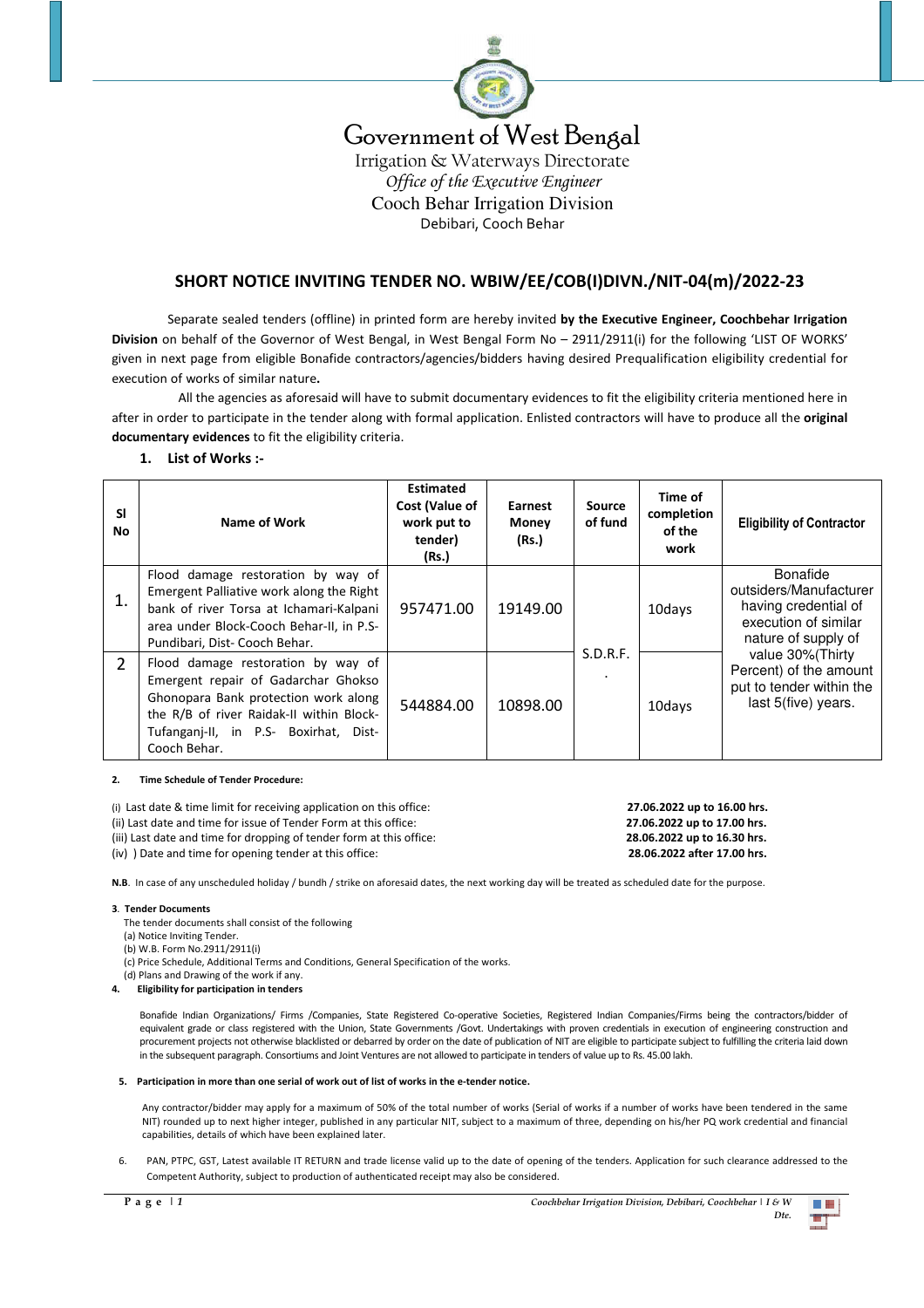7. Completion Certificates (CC) for 100% completed works (Gross 100% final billed value) within last five financial years will only be accepted as valid PQ credential of work. Incomplete ongoing work shall not be considered for valid PQ work Credential. Payment Certificate without containing other mandatory details as required in standard Completion Certificate formats of the PQ work credential shall not be treated as valid CC.

CC should preferably contain the name, postal address, contact Telephone No. and FAX and e-mail ID, of the office and designation of the officer/ authority issuing the CC for the work along with the name of work and amount put to tender (Tender Value). Illegible certificates if issued, incomplete contact details making it time consuming for verification purposes of CC outside the jurisdiction of the State and those having incomplete information may be rejected.

Completion Certificates (CC) of previous works successfully completed in the Irrigation & Waterways Directorate will be considered. CC of 100% completed works executed in any other State / Central Government Ministry / Department / Organization / Govt. Undertaking / Govt. Enterprises or Nationalized Institutions or Local Government Bodies(Municipalities, Zilla Parishad & Panchayat Samities within West Bengal, will also be considered as valid PQ work credential. Such CC are to be issued by an officer/authority not below the rank of Executive Engineer / Divisional Engineer /District Engineer/Project Manager of the State/Union Government Departments/ Organizations; authorized signatories of CC for Panchayat Samities and Municipalities shall be the BDO & Executive Officers or equivalent administrative officers respectively. It is desirable to have telephone and FAX or e-mail addresses of the signatory of the CC for all offices outside West Bengal for verification purposes.

## **8. Pre Qualification (PQ) eligibility criteria**

 Eligibility criteria for prequalification (PQ)of a contractor/ bidder based on his/her credential of 100% completed single works contract and financial capacity in the zone will be determined as per Rules stated below:

Firstly, gross bill value of the work as per CC of single works contract of similar nature completed during the current year and preceding five FY will be multiplied by the following factors to take care of the inflationary effects to arrive at the gross notional amount.

| Year            | <b>Description</b>                           | Multiplying factor to arrive at gross<br>notional amount |  |  |
|-----------------|----------------------------------------------|----------------------------------------------------------|--|--|
| Current         |                                              | 1.00                                                     |  |  |
| 1 <sup>st</sup> | 1 year preceding the current financial year  | 1.08                                                     |  |  |
| 2 <sub>nd</sub> | 2 years preceding the current financial year | 1.16                                                     |  |  |
| $3^{\text{rd}}$ | 3 years preceding the current financial year | 1.26                                                     |  |  |
| 4 <sup>th</sup> | 4 years preceding the current financial year | 1.36                                                     |  |  |
| 5 <sup>th</sup> | 5 years preceding the current financial year | 1.47                                                     |  |  |

**Note:** For cases where two contractors/bidders are participating in a Tender for a particular work are such that one happens to have worked as a sub-contractor of the other, and both the contractors/bidders submit work credential of having completed the same job either wholly or partly, then in such case the credential of the principal contractor will be considered while that of the sub-contractor will not be taken into consideration for determining the eligibility criteria of the contractor/bidder during issue of tender form. If the PQ work credentials submitted by hitherto contractors/bidders are for different works, then both the PQ work credentials will be considered for determining the eligibility criteria of the individual contractors/bidders.

Gross notional amount calculated from Completion Certificate (CC) of a single works contract 100% completed within the zone of immediate preceding five financial years as on the last date of application of this NIT, issued in favour of the contractor/bidder /agency/Firm/Registered Co-operative Society for a similar work defined in the tender should be **at least 30%** of the amount put to tender (Tender Value) for the work it is bidding. The power to decide on the criteria of similarity rests without any prejudice, solely with the Tender Accepting Authority which shall be stated in the List of Works.

## **9. Eligibility criteria for participating in more than one serial of work in an NIT**

 Normally, separate SOR and Completion Certificate (CC) of 100% completed different works are to be provided by a bidder as PQ work credential for participation in separate works in a particular NIT. However, SOR and CC for one particular work may be considered eligible for participation in maximum two numbers of serials of work in the same NIT, provided requisite PQ work credential vis-a-vis PQ work credential (both work as well as financial capacity) desired in the 'List of Works' for two works being bid by the same bidder is to be arithmetically added and satisfies the requirement in all respect from one such CC submitted in both the serials.

- 10. Price Schedule, Plans, Drawing etc. Particulars of work; with price schedule, Plans and Drawing, Additional Terms and Conditions, special Terms and Conditions, General specification of the work may be seen in the office of the undersigned between 11.00 a.m. and 4.00 p.m. on every working day on demand.
- **11. Applications for purchase of Tender Forms at the office of the Executive Engineer, Cooch Behar Irrigation division, Cooch Behar.**  Application of the intending tenderers praying for purchase of Tender Form is to be addressed to **the Executive Engineer, Cooch Behar Irrigation division, Cooch Behar.**

 on any working day between 11.00 a.m. to 4.00 pm on or before the last day and time for application as scheduled in para (3) above, duly enclosed with the attested copies of the following documents valid up to at least date of opening of the tender (which will be verified with the original one) in support of their eligibility to participate in the tender.

(i) GST Registration Certificate, P. Tax clearance Certificates, Pan Card of I. T. Department & Registration Certificate of the Asstt. Labour Commissioner, Govt. of West Bengal.

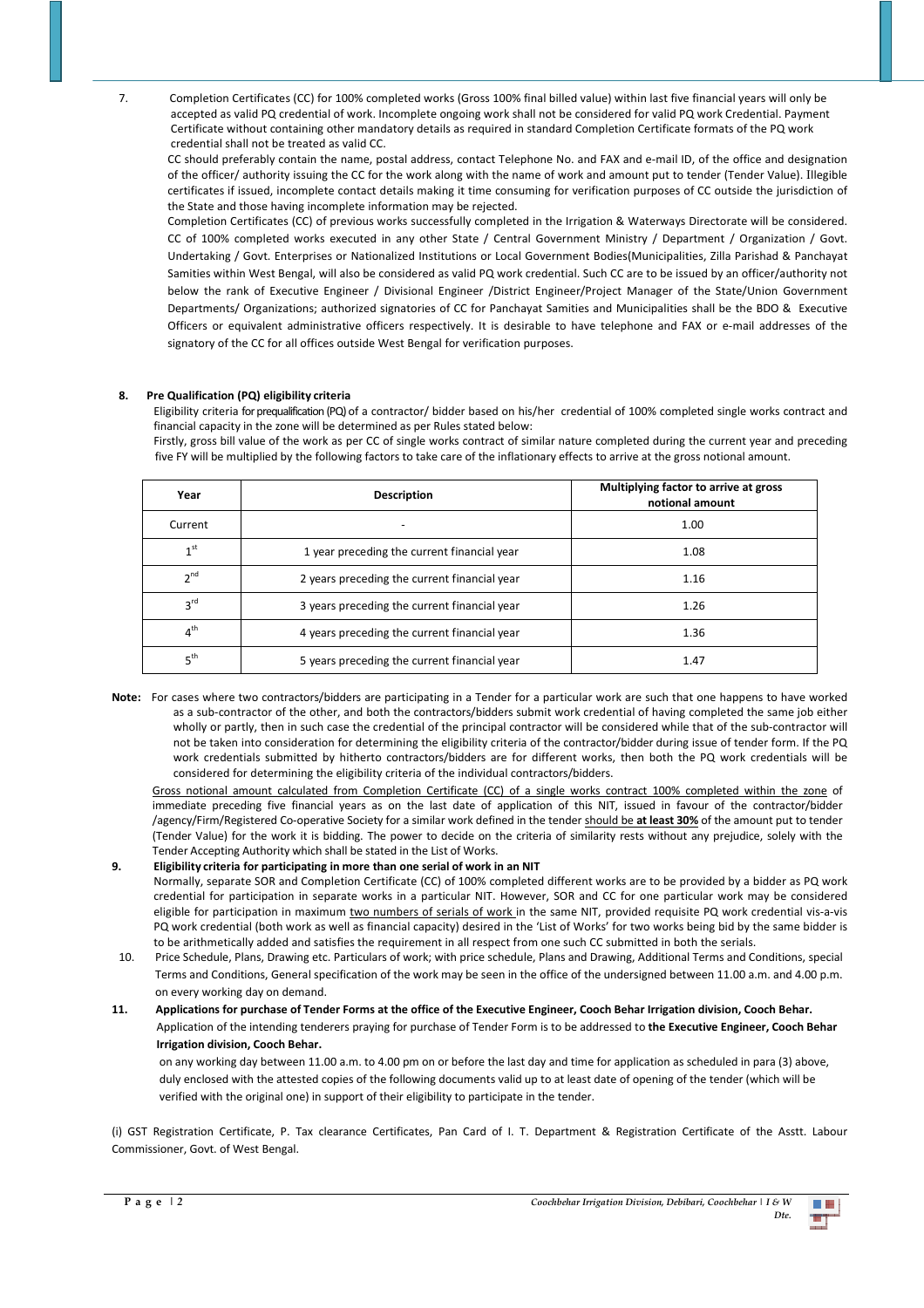(ii) List of work executed with the value of the individual works, due date of completion, actual date of commencement, Final value of the work executed with name and address of the employers.

(iii) List of tools, machinery, equipments etc in possession along with the necessary documentary evidence in respect of sole ownership / lease holding of necessary plants of cement concreting work. Viz. batching plant, tipper truck, vibrator, compressor etc.

(iv) All the documents as submitted by the tenderer will be verified with originals at the office of the Executive Engineer Cooch Behar Irrigation Division. All the original documents with application will have to be produced along with the application for obtaining of tender paper at free of cost. Applicants who do not satisfy all the above conditions will not be allowed to participate in the Tender.

## **12. Order for issue of Tender forms:**

Executive Engineer, Cooch Behar Irrigation division, Cooch Behar is the only authority to accord necessary permission for issuance of tender form after verifying the supporting documents to prove the eligibility of the Tenderer(s).( As per notification No. 19-(W)/2016-17 Dated 19th. July 2017) No tender document will be issued or received by post.(3)

#### **13. Purchase of Tender forms:-**

Tender forms can be purchased from the office:

(a) Office of the Executive Engineer, **Cooch Behar Irrigation Division, Cooch Behar**.

#### **14. Dropping of Tenders:**

Tenders can be dropped at the office of the :

(a) Executive Engineer, Cooch Behar Irrigation Division, Cooch Behar.

## **15. Opening of Tenders:**

Tender will be opened by the Executive Engineer, Cooch Behar Irrigation division, Cooch Behar or his authorized representative on the schedule date & time in the office of **the Executive Engineer, Cooch Behar Irrigation division, Cooch Behar** , The participating tenderers or their authorized representatives should remain present at the time of opening of tender & put their initials in the opening register.

## **16. Acceptance of Tender:-**

The acceptance of the tender will rest up on the Executive Engineer, Cooch Behar Irrigation division, Cooch Behar who does not bind himself to accept the lowest tender and reserves the right to reject in part or whole all the tenders received and to distribute the work between two or more than two tenderers without assigning any reason thereof.

**17.** Successful tenderer will have to execute formal tender agreement in duplicate in WBF No.2911/2911(i) within 03 (three) days from the date of receipt of intimation about the acceptance of his tender in the office of the Executive Engineer, Cooch Behar Irrigation Division, Cooch Behar, failing which the earnest money may forthwith stand forfeited and the letter of acceptance of the tender will be considered as cancelled.

## **18. Attested copies for all the certificates of all the documents submitted to be verified with the original ones prior to according permission for issuing of tender form.**

**19.** In case of any contradiction between any clauses provide in the original N.I.T. and that in the eligibility criteria mentioned herein before, the second will supersede the first one.

**20.** Tenderers should quote their rates both in figures and words in terms of overall percentage, "below" or "above" or "at par" with the price schedule both in the  $2^{nd}$  page of W.B.F. 2911 and the last page of price schedule.

#### **21. Taxes & duties to be borne by the Contractor/bidder**

 In view of introduction of GST with effect from 01.7.2017, all the bidders intending to participate in this tender should offer their quoted rates inclusive of GST applicable for entire composite works/Procurement of goods & services, labour intensive component contained in the BOQ. Income Tax, Royalty, GST (CGST, SGST, IGST), Construction Workers' Welfare Cess, Labour Insurances and similar other statutory levy / cess will have to be borne by the contractor/bidder and his/her quoted rate should be quoted accordingly after considering all these charges, and no separate payment towards any of the statutory taxes shall be made by the implementing authority. Cost of Mobilization, installation, running, maintenance of all plants & machineries will have to be borne by the tenderer.

**22.** Before submitting tenders, the tenderers are to satisfy themselves by actual visit to the site of work as regards to the conditions of haul roads and approaches for local movement etc., other conditions of the locality and difficulty that may arise during the execution of work and quote their rates accordingly. Any tenderers submitting tender shall be deemed to have done so. No subsequent claim on this account will be entertained. Approaches, site office, stack yard and space for installation of plants and machineries are to be arranged by tenderer at his own cost. Tenderer will have to make his own arrangement at his own cost for stack yard, vat for casting C.C. blocks at different locations as per approval of the Engineer-in-Charge. If sufficient casting / curing space be not available; at site, necessary space arrangement will have to make by agency as per approval of Engineer-in-charge at his own cost. No extra claim for it / related carriage will be allowed.

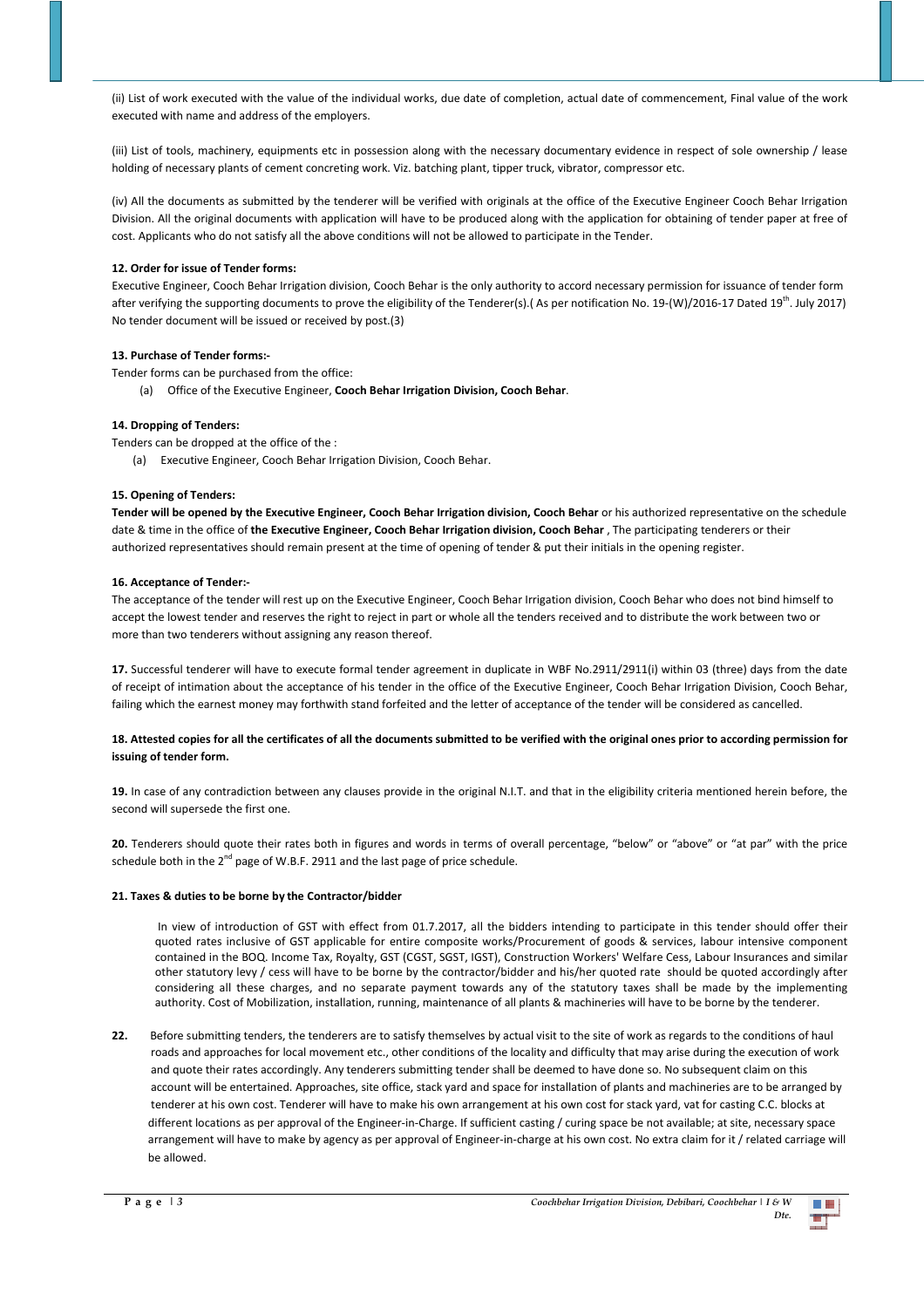23. In the event of the Tender being submitted by a firm, each member(s) thereof must sign it separately, or in the event of the absence of any partner, it must be signed on his behalf by a person holding "Power of Attorney" authorizing him to do so for that specific tender. Each Power of Attorney is to be produced with the tender and same in the case of a firm carried on by one member of a joint family. It must disclose that the firm is duly registered under the Indian Partnership Act. & must fulfill eligibility criteria for issue of tender form.

24. For Proprietorship Firms, Partnership Firms, Registered Company, Registered Co-operative Society, (Valid Trade License/ acknowledgement/Receipt of application for Trade License/Revalidation as applicable under the Rules) OTHER REQUIREMENTS:-

For Partnership Firms:-Legally valid Partnership Deed, Form-VIII/ Memorandum of Registration of Registrar of Firms, as applicable)

For Companies:-(Incorporation Certificate, Memorandum of Articles of ROC, List of current owners/ Directors/Board Members )

For State Registered Co-operative Societies:(Society Registration certificate from ARCS of the State, Society by-laws, latest available Auditor's Report of Directorate of Co-operative Audit within proceeding five years as per Societies Act & Rules)

**25.** Canvassing in connection with the Tenders is strictly prohibited and the Tender submitted by a tenderer who take resort to canvassing will be liable to rejection.

**26.** Incomplete and illegible tender will be invalidated. All corrections in the Tender should be signed with dated initial by the contractor before submission of Tender and each page of the Tender should also be signed and dated by the contractor.

**27.** Any superfluous, conditional tender is liable to be rejected.

**28.** The rate quoted in the Tender form will be final and no subsequent modification in the rate will be entertained even it is done with any letter or other instrument submitted before sealing / closing the Tender box.

**29.** If any tenderer withdraws his tender before acceptance or refusal within a reasonable time without giving any explanation for such withdrawal he shall be disqualified for making any tender to this department for a minimum period of one year; his Earnest Money will automatically stand forfeited to Govt.

**30.** As per rule, the intending tenders has to disclose his/their name (s) and style of another firm / individuals (where he is also officiating) in the application for issuing tender forms, failing which the decision of the undersigned regarding the matter will be final and binding upon all.

**31.** The prospective applicant should possess his/her/their own/leased Plant and Machineries for execution of the works. He should also possess necessary machineries for de-sitting & earthwork without which execution of work will not be allowed. In exceptional site condition manual work will be allowed as per decision of the Engineer-in-Charge.

**32. Earnest money to be deposited in the form of D.C.R., Demand draft , Bankers Chaque, of scheduled Banks guaranteed by the Reserve Bank of India may be accepted as Earnest Money and / or Security Deposit.** 

**33.** CESS @ 1.00% (one percent) will be deducted from contractor's Bill as per Govt. order. (F.D. Notification no. 853 F dt.01.02.2006) I.T./VAT/any other Govt. tax will also be deducted from contractor's total amount of work bill as per Govt. order.

**34.** Payment will be made as per availability of Fund from the source.

**35.** Past and present performance of the agency in the works executed in the last five years will be evaluated while issuing Tender paper.

36. Disqualification during PQ evaluation of financial capability of bidder may not be decided during issue of tender form by TEC up to work of Rs 45 lakh, as no minimum financial capacity is fixed, except if reveals from documents beyond any doubt of the financial liquidity & bankruptcy of the bidder, determining absolute incapacity to execute the work.

But, i. 'Payment certificate' of works authenticated by appropriate authority for preceding three Financial Years, or, ii. Valid Income Tax Returns for preceding three FY, or, iii. Audited Profit & Loss Accounts statements of three FY, any one of i, ii, or iii as a complete set for three FY within zone of immediate preceding five FY is to be uploaded in **'***payment certificate.pdf'* folder under OID cover, else the bidder may be disqualified. Name, address, contact no. and registration no. of auditor Firm is desirable for Profit & Loss accounts statement, if submitted.

## 37. *PROCEDURE FOR SUSPENSION AND DEBARMENT OF SUPPLIERS/ CONTRACTORS*

#### **A. SCOPE:**

The procedure as laid down in subsequent paragraphs shall govern the suspension/debarment of suppliers, contractors and consultants ("Contractors" for brevity) involved in Government procurement for offenses or violations committed during competitive bidding and contract implementation, or even later for the works under Irrigation & Waterways Department, Government of West Bengal.

## **B. PROHIBITION ON SUSPENDED / DEBARRED PERSONS / ENTITIES TO PARTICIPATE IN THE BIDDING OF GOVERNMENT PROJECTS / CONTRACTS OF THE DEPARTMENT**

A person / entity that is suspended / debarred by a procuring entity shall not be allowed to participate in any procurement process under Irrigation & Waterways Department during the period of suspension / debarment unless the same has been revoked by the competent authority.

 A Joint Venture or Consortium which is suspended / debarred or which has suspended / debarred member/s and/or partner/s as well as a person/entity who is a member of suspended / debarred Joint Venture or Consortium shall, likewise, not be allowed to participate in any procurement process under Irrigation & Waterways Department during the period of suspension / debarment unless the same has been revoked.

## **C. DEFINITION OF TERMS:-**

**i. Bidder:** A person/Contractor/Agency participating in the procurement process and/or a Person/Contractor/Agency/Firm having an Agreement/Contract for any procurement with the Department shall be referred as bidder.

#### **ii. Bid Evaluation Committee or Tender Evaluation Committee (TEC in short):**

- a. Bid/Tender Evaluation Committee' (TEC) for the bids invited by the Executive Engineer up to Rs. 200.00 lakh value will be comprising of i) Concerned Superintending Engineer as the Chairman ii) TA to Superintending Engineer as Member iii) Executive Engineer in-Charge of the work as Member, iv) Junior Engineer functioning as an Estimator of the Circle office as Member.
- b. 'Bid/Tender Evaluation Committee' (TEC) for the bids invited by the Executive Engineer up to Rs. 45.00 lakh value will be comprising of i) Concerned Executive Engineer as Chairperson and Convener, ii) Concerned Assistant Engineer as Member, iii) Estimator/JE of the office of Executive Engineer of the Division as Member,

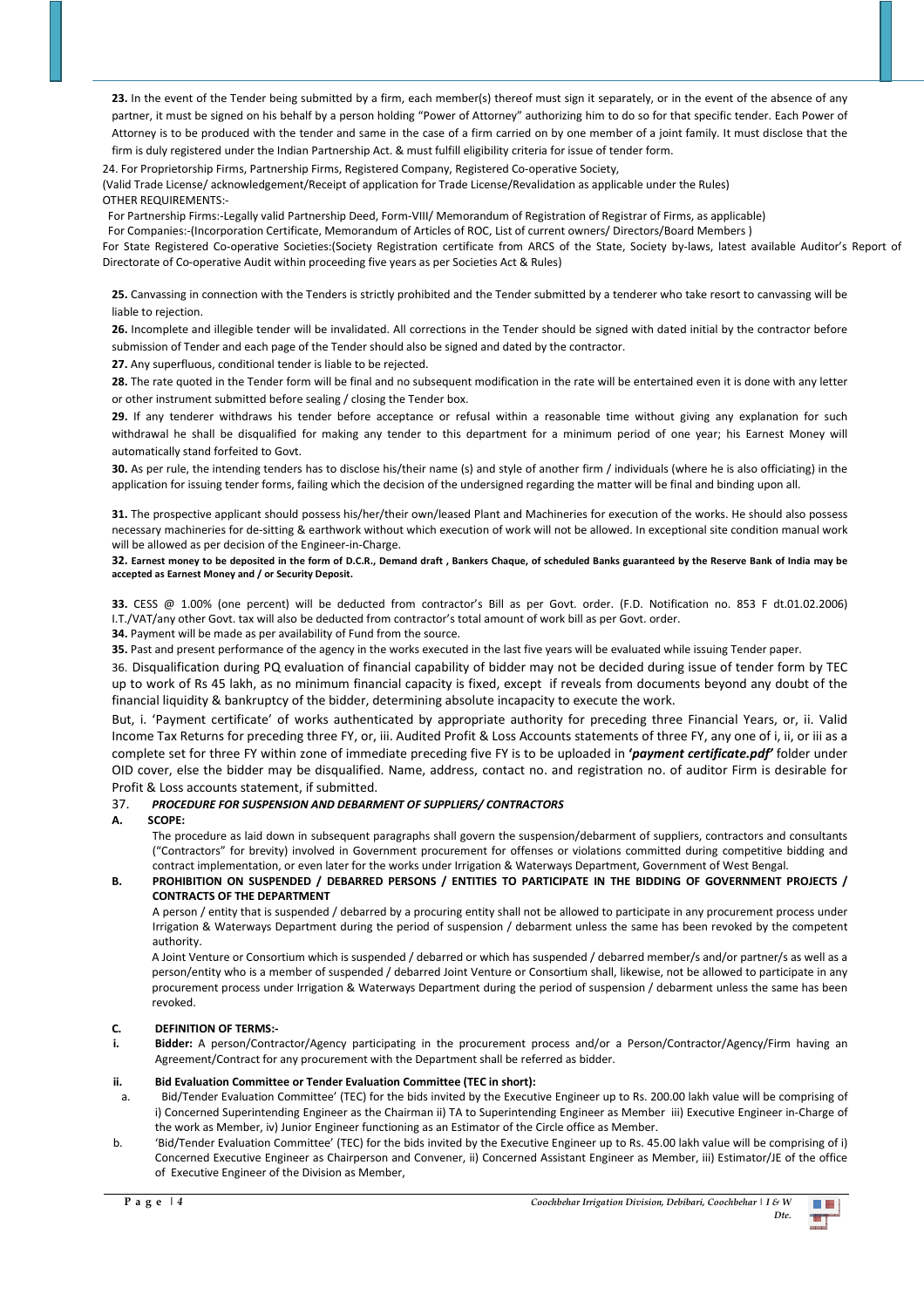- c. Bid/Tender Evaluation Committee' for the bids below Rs 3.0 lakh (TEC) value invited by the Assistant Engineer will be comprising of i) Concerned Assistant Engineer as Chairperson and Convener,
- d. or, Any other Evaluation Committee constituted by the Department from time to time.
- iii. Consolidated Debarment List: A list prepared by the Departmental Debarment Committee/Chief Engineer containing the list of bidders debarred by the Irrigation & Waterways Department, Government of West Bengal. The list would be displayed prominently in the designated link in website of the Department clearly stating the period of suspension/debarment.
- **iv. Contract implementation:** A process of undertaking a project in accordance with the contract /Agreement documents.
- **v. Debarment:** An administrative penalty, in addition to the contract/Agreement provisions, disqualifying a bidder from participating in any procurement process under Irrigation & Waterways Department, Government of West Bengal for a given period.
- **vi. Debarred Bidder:** A Bidder who was disqualified by the competent authority of the Irrigation & Waterways Department, Government of West Bengal.
- **vii. Department:** Irrigation & Waterways Department, Government of West Bengal

## **viii. Debarment Committee (Committee competent for issuing Debarment Order):**

procurement with the Department shall be referred as entity.

The "Debarment Committee" will be comprising of the (i) The Secretary, Irrigation & Waterways Department as Chairperson and Convener, (ii) The Chief Engineer (South), Irrigation & Waterways Directorate as Member and (iii) The Director of Personnel & Ex-officio Chief Engineer, Irrigation & Waterways Directorate as Member, (iv) The Financial Advisor, Irrigation & Waterways Department as Member, (v) For mechanical and electrical works, the Superintending Engineer, Mechanical & Electrical Circle for works of North Bengal, the Superintending Engineer, North Bengal Mechanical & Electrical Circle as Members. The Debarment Committee is authorized to decide to place alleged bidders under debarment.

ix. Entity: A person/Contractor/Agency/Joint Venture/Consortium/Corporation participating in the procurement process and/or a Person/Contractor/Agency/Joint Venture/Consortium /Corporation having an agreement/contract for any

- **x.** Offence: A violation or breach of the Constitution of India, laws, regulations, laid down procedure, etc under Prevention of Corruption Act, 1988, Code of Criminal Procedure, 1973 u/s 195(1) and Section 197(1), Competition Act, 2007 and IT Act, 2000 as amended.
- **xi. Procurement:** It is the act of buying goods, services or works from an external source. It is favorable the goods, services or works are appropriate and that they are procured at the best possible cost to meet the needs of the acquirer in terms of quality and quantity, time and location.
- **xii. Procuring Entity/Authority:** The officer authorized by the Irrigation & Waterways Department, Government of West Bengal for procurement.
- **xiii. Suspension:** Temporary disqualification of a bidder from participating in the procurement process of Irrigation & Waterways Department for a period of 6 (six) months when an offence is made against a bidder.

## **D Suspension Committee (Committee competent for issuing Suspension Order):**

"Suspension Committee" will be comprising of i) Concerned Chief Engineer of the jurisdiction of work involved as Chairperson and Convener, ii) SE attached to the Chief Engineer as Member and iii) Concerned Superintending Engineer of the respective Circles as Member.

 For River Research Institute & Dam Safety Organizations, the concerned Chief Engineer, Irrigation & Waterways Directorate will act as Chairperson and the Directors as Member cum Convener of the Suspension Committee as stated above.

## **E GROUNDS FOR SUSPENSION AND DEBARMENT**

- i. Submission of eligibility requirements containing false information or falsified documents.
- ii. Submission of Bids that contain false information or falsified documents, or the concealment of such information in the Bids in order to influence the outcome of eligibility screening or any other stage of the bidding process.
- iii. Unauthorized use of one's name/digital signature certified for purpose of bidding process.
- iv. Any documented unsolicited attempt by a bidder to unduly influence the outcome of the bidding in his favour.
- v. Refusal or failure to post a self-declaration to the effect of any previous debarment imposed by any other Department of State Government and / or Central Government.
- vi. All other acts that tend to defeat the purpose of the competitive bidding such as lodging false complain about any bidder, lodging false complain about any officer duly authorized by the Department, restraining any interested bidder to participate in the bidding process etc.
- vii. Assignment and subcontracting of the contract or any part thereof without prior written approval of the procuring entity.
- viii. Whenever adverse reports related to adverse performance, misbehavior, direct or indirect involvement in threatening, making false complaints etc damaging the reputation of the Department or any other type complaint considered fit by the competent authority of the Department are received from more than one officer or at more than one occasion from individual officer.
- ix. Refusal or failure to post the required performance security/earnest money within the prescribed time without justifiable cause.
- x. Failure in deployment of technical personnel, engineers and / or work supervisor having requisite license/supervisor certificate of competency as specified in the contract.
- xi. Refusal to accept an award after issuance of 'Letter of Acceptance' or enter into contract with the Government without justifiable cause.

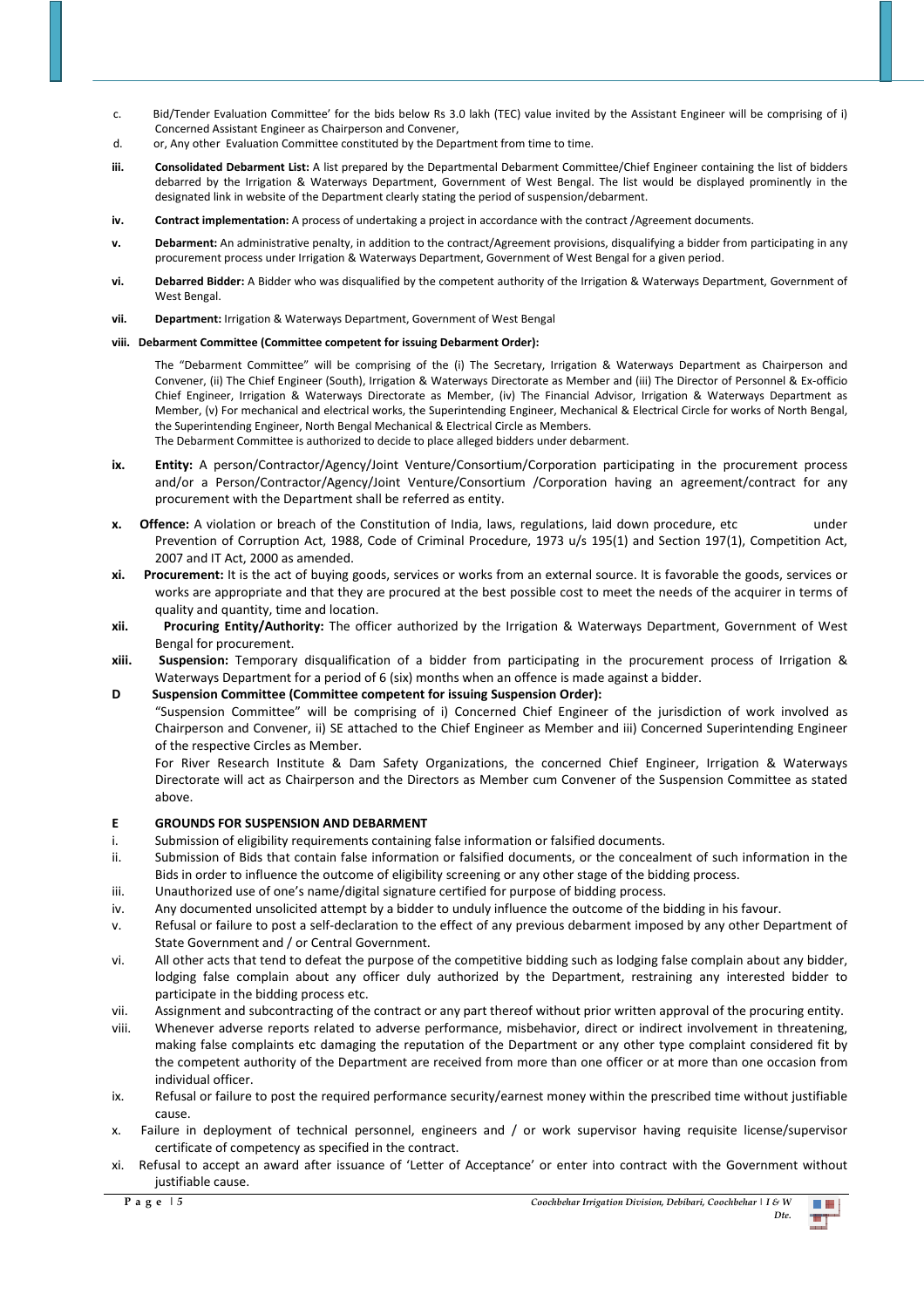- xii. Failure of the contractor, due solely to his fault or negligence, to mobilize and start work or performance within the specified period as mentioned in the 'Letter of Acceptance', 'Letter of Acceptance cum work Order', 'Work Order', 'Notice of Proceed', 'Award of Contract' etc.
- xiii. Failure by the contractor to fully and faithfully comply with its contractual obligations without valid cause, or failure by the contractor to comply with any written lawful instruction of the procuring entity or his representative(s) pursuant to the implementation of the contract.
- xiv. For the procurement of consultancy service/contracts, poor performance by the consultant of his services arising from his fault or negligence. Any of the following acts by the consultant shall be construed as poor performance:
- a. Non deployment of competent technical personnel, competent engineers and / or work supervisors;
- b. Non deployment of committed equipment, facilities, support staff and manpower; and
- c. Defective design resulting in substantial corrective works in design and / or construction;
- d. Failure to deliver critical outputs due to consultant's fault or negligence; and
- e. Specifying materials which are inappropriate and substandard or way above acceptable standards leading to high procurement cost,
- f. Allowing defective workmanship or works by the contractor being supervised by the consultant.
- xv. For the procurement of goods, unsatisfactory progress in the delivery of the goods by the manufacturer, supplier or distributor arising from his fault or negligence and / or unsatisfactory or inferior quality of goods, vis a via as laid down in the contract.
- xvi. Wilful or deliberate abandonment or non-performance of the project or contract by the contractor resulting to substantial breach thereof without lawful and / or just cause.

## **F. CATEGORY OF OFFENSE:**

- a. First degree of offense: Sl No. 9E(i). to (xvi) to be considered as first degree of offense.
- b. Second degree of offense: Any one of the offenses as mentioned under Clause 9E(i) to (xvi), committed by a particular bidder/contractor/supplier by more than one occasion, be considered as second degree of offense. In addition to the penalty of suspension /debarment, the bid security/earnest money placed by the concerned bidder or prospective bidder shall also be forfeited.
- c. Debarment procedure and rules with guiding principles are published as Departmental Notification available in wbiwd.gov.in in the Notification link.

## **G. PENALTY FOR OFFENSE:**

- a. For committing 1<sup>st</sup> degree of offense: Disqualifying a bidder from participating in any procurement process under Irrigation & Waterways Department, Government of West Bengal up to 2 years.
- b. For committing 2<sup>nd</sup> Degree of offense: Disqualifying a bidder from participating in any procurement process under the Irrigation & Waterways Department, Government of West Bengal for a period of 3 (three) years.

## **Additional Terms & Conditions**

- 1. The Executive Engineer of the concerned Division shall be the Engineer-in-Charge in respect of the works contract and all correspondence concerning rates, claims, change in specifications and/or design and similar important matters will be valid only if accepted/recommended by the Engineer-in-Charge. If any correspondence of above tender is made with Officers other than the Engineer-in-charge for speedy execution of works, the same will not be valid unless copies are sent to the Engineer-in-Charge and also approved by him/her. Instructions given by the Sub-Divisional Officer/Assistant Engineer and the Junior Engineer/Section Officer (SO) on behalf of the Engineer-in-Charge shall also be valid (who have been authorized to carry out the work on behalf of the Engineer-in-Charge) regarding specification, supervision, approval of materials and workmanship. In case of dispute relating to specifications and work, the decision of Engineer-in-Charge shall be final and binding. The Engineer-in-Charge will however take all decisions relating to works contract only after recommendation/ advice of the Tender Accepting Authority. If there is more than the Executive Engineer assigned for the tender, the Chief Engineer would designate the Engineer-in-Charge for the work.
- 2. Acceptance of the tender including the right to distribute the work between two or amongst more than two bidders with same L1 rates will rest with the Tender Accepting Authority without assigning reason thereof to any of the bidders. The tender accepting authority reserves the right to reject any or all tenders without assigning sufficient justification thereof to the bidder/contractor. No additional or excess work or additional items of work beyond the tendered amount would be generally allowed. All excess, supplementary or substitute supplementary items of work, if unavoidable are to be accepted by the Tender Accepting Authority only if the total value of work on completion is within the tendered amount. The exiting contract would be terminated after achieving work up to tendered cost (gross value) and balance work would be taken up afresh after fresh sanction and new tender, except in the interest of public services, in rare & special cases under specific approval of the Government.
- 3. The Contractor/bidder shall have to comply with the provisions of (a) Contract Labour (Regulation & Abolition) Rules, 1970 including its revisions (b) Minimum Wages Act 1948 and the modification thereof or any other laws relating thereto as will be in force from time to time.
- 4. Engineer-in-Charge shall not entertain any claim whatsoever from the contractor for payment of compensation on account of idle labour on such grounds including non-possession of encumbrance free land. Escalation of cost due to inflationary effects or any other reason is not permitted during construction period or extended time period of contract.

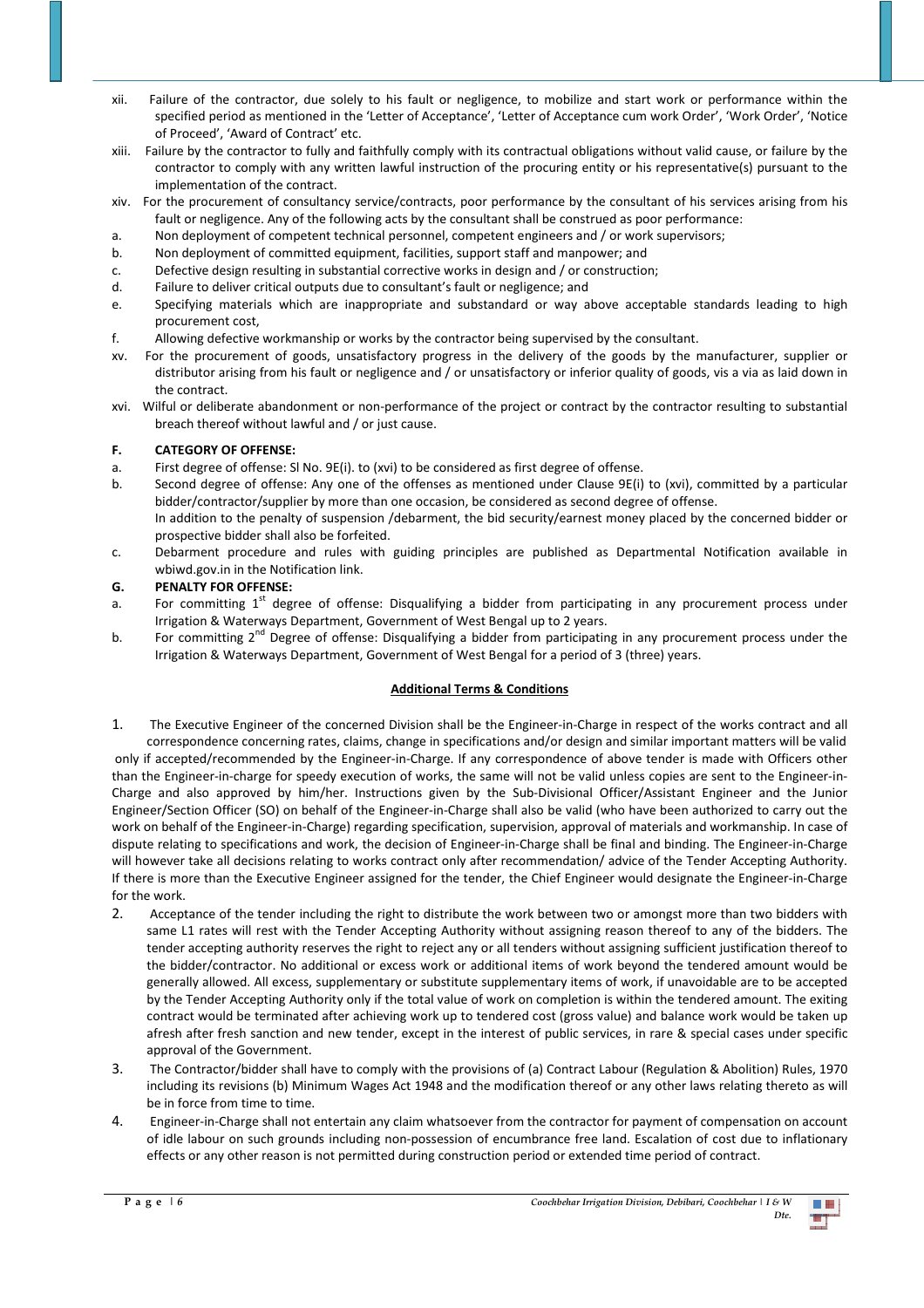- 5. Engineer-in-Charge shall not be held liable for any compensation due to machines & equipments becoming idle or any circumstances including untimely rains, other natural calamities, strikes etc.
- 6. All statutory taxes, viz. GST / labour welfare cess, labour insurance etc or revision of taxation rates even after AOC or commencement and before final completion of the work are to be borne by the contractor/bidder. Original tax invoice/challan or bill of those materials, which are procured by the bidder, may be asked to be submitted for verification if required.
- 7. Labour Welfare Cess @ 1% of the cost of construction works shall be deducted from the Gross value of all works bills. Also it is instructed to compulsorily register his/her establishment under the Act, under the competent registering authority, i.e. Assistant Labour Commissioner / Dy. Labour Commissioner of the region for disbursing PF and ESI benefits of workers. The bidder should be mandatorily be registered online with Employees Provident Fund Organisation (EPFO) in the on-line system and posses EPF code and all current documents. Penalties and complaints due to non compliance of on-line EPF registration and default is the full responsibility of the bidder even if the TIA is by default the Principal employer
- 8. No mobilization / secured advance will be allowed unless specified otherwise in the contract or the e-Notice Inviting Tender.
- 9. GST, Cess, License fees, Royalty for construction materials, forest product etc, Toll Tax, Income Tax, Ferry Charges and other Statutory Government Taxes as applicable during project implementation are to be paid by the contractor/bidder. The rates of supply and finished work items are inclusive of these taxes and levy. Tax invoice/bills needs to be submitted by the supplier/bidder for raising claims under the contract after attaining of physical milestones showing separately the tax charged in accordance with the provisions of GST Act, 2017.
- 10. All working tools & plants, scaffolding, construction of vats & platforms and arrangement of Labour Camps will have to be arranged by the contractor at his/her own cost. The contractor shall clear the site of work and restore all damages made due to the Labour camp, erection of yards and godowns, stores etc within 30 days of completion of work.
- 11. The contractor shall supply mazdoors, bamboos, ropes, pegs, flags T&P, Machineries and equipments etc. for laying out the work and for taking and checking measurements for which no extra payment will be made.
- 12. The contractor/bidder should see the site of works and tender documents, drawings etc. before submitting tender and satisfy himself/herself regarding the condition and nature of works and ascertain difficulties that might be encountered in executing the work, carrying materials to the site of work, availability of drinking water and other human requirements & security etc. Work on river banks may be interrupted due to a number of unforeseen reasons e.g. sudden rise in water levels, inundation during flood, inaccessibility of working site for carriage of materials. Engineer-in Charge may order the contractor to suspend work that may be subjected to damage by climate conditions. No claim will be entertained on this account. There may be variation in alignment, height of embankment or depth of cutting, location of revetment, structures etc. due to change of topography, river condition and local requirements etc. between the preparation and execution of the scheme for which the tendered rate and contract will not stand invalid. The contractor will not be entitled to any claim or extra rate on any of these accounts.
- 13. A machine page numbered Site Order book (with triplicate copy) will have to be maintained at site by the contractor and the same has got to be issued from the Engineer-in-Charge before commencement of work. Instructions given by inspecting officers not below the rank of Assistant Engineer will be recorded in this book and the contractor must note down the action to be taken by him in this connection as quickly as possible.
- 14. The contractor shall be bound to comply with all the Central & State Pollution Control Acts & Rules during entire construction period.
- 15. All possible precautions should be taken for the safety of the people and work force deployed at worksite as per safety rule in force. Contractor will remain responsible for his labour in respect of his liabilities under the Workmen's Compensation Act etc. He must deal with such cases as promptly as possible. Proper road signs as per P.W.D. practice will have to be erected by the contractor at his own cost while operating public thoroughfares. Also, display boards containing brief description and name of project with completion target dates shall be erected at a prominent location at the work site by the contractor for public awareness.
- 16. The contractor will have to maintain qualified technical employees and/or Apprentices at site as per prevailing Apprentice Act or as stipulated in the contract. No compensation for establishment charge will be entertained.
- 17. The contractor will have to accept the work programme as per modifications and priority of work fixed by the Engineer-in-Charge so that most vulnerable reach and/or vulnerable stretch is completed before impending monsoon or rise in river flood water level or commencement of canal irrigation water release or for other suitable reasons.
- 18. Quantities of different items of work mentioned in the departmental tender schedule/BOQ or in work order are only tentative. In actual work, these may vary considerably. Payment will be made on the basis of works actually completed in different items as per specifications and codes, and no additional claim will be entertained for reduction of quantities in some items or for omission of some items. For execution of any additional item or supplementary works within the tendered value with the total completion value remaining within the accepted tendered cost, approval of the Tender Accepting Authority/Government in the Irrigation & Waterways Department would be required.
- 19. As per Govt. Notification No. **(i) 925-F(Y): dated: 14th February 2017** in supersession of Departmental order No. **05- W/2015-16; dated 20th November, 2015**. This will have retrospective effect from 15/02/2017. This G. O Dated 14/02/2017 is in supersession to the earlier G.O. No. **172(8)-IB/IW/O/IB-Misc-38/2011(Pt. III); Dated 06/09/2016** in respect of the relevant provisions in the NIT.